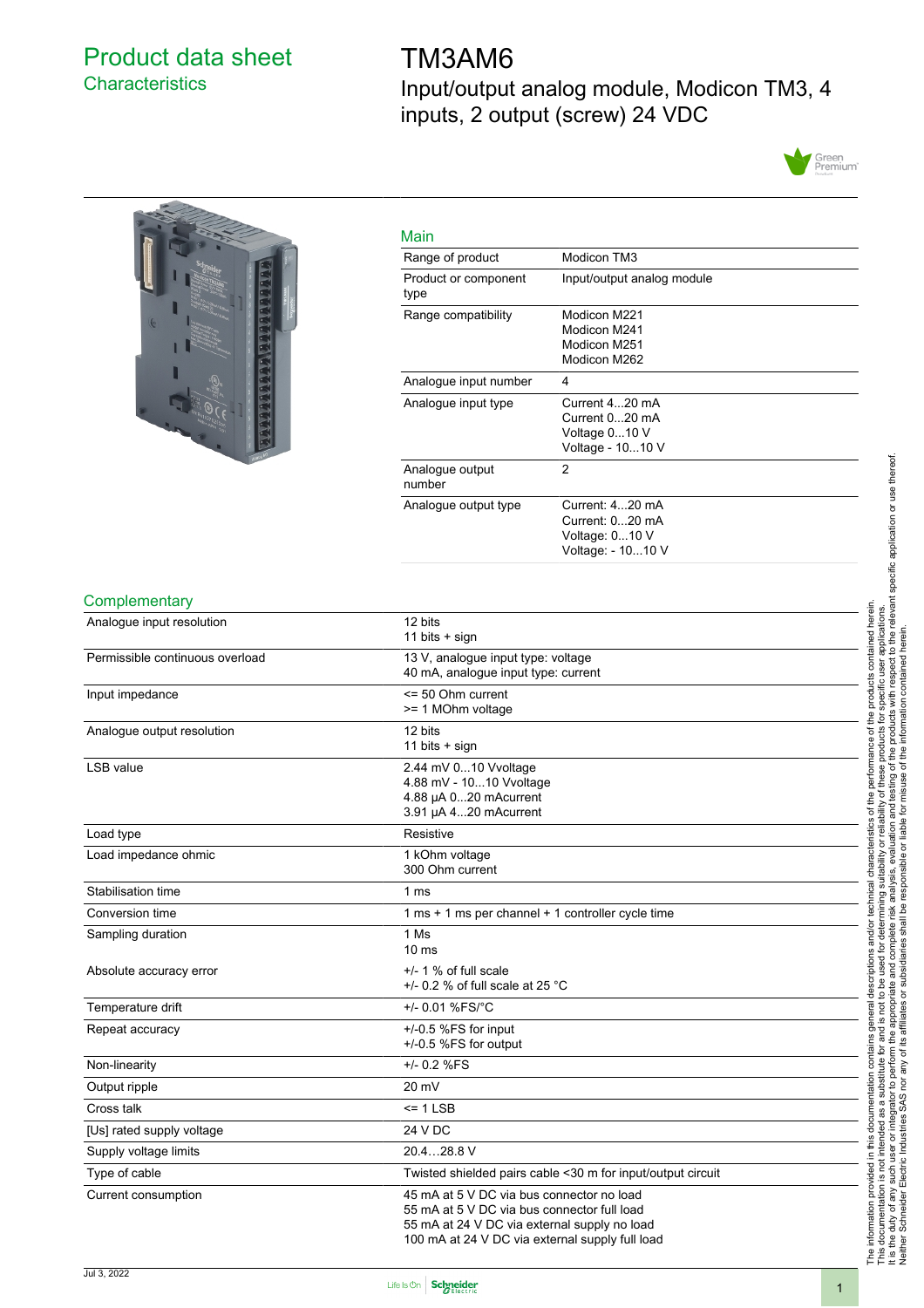| Local signalling      | 1 LED (green) for PWR                                                                                                                                                                                                                                      |
|-----------------------|------------------------------------------------------------------------------------------------------------------------------------------------------------------------------------------------------------------------------------------------------------|
| Electrical connection | 10 x 1.5 mm <sup>2</sup> removable screw terminal block with pitch 3.81 mm adjustment for<br>inputs<br>10 x 1.5 mm <sup>2</sup> removable screw terminal block with pitch 3.81 mm adjustment for<br>inputs, outputs and supply                             |
| Insulation            | Between input and supply at 1500 V AC<br>Between input and internal logic at 500 V AC<br>Between output and supply at 1500 V AC<br>Between output and internal logic at 500 V AC                                                                           |
| Marking               | <b>CE</b>                                                                                                                                                                                                                                                  |
| Surge withstand       | 1 KV power supply common mode conforming to EN/IEC 61000-4-5<br>0.5 KV power supply differential mode conforming to EN/IEC 61000-4-5<br>1 KV I/O common mode conforming to EN/IEC 61000-4-5<br>0.5 kV I/O differential mode conforming to EN/IEC 61000-4-5 |
| Mounting support      | Top hat type TH35-15 rail conforming to IEC 60715<br>Top hat type TH35-7.5 rail conforming to IEC 60715<br>Plate or panel with fixing kit                                                                                                                  |
| Height                | 90 mm                                                                                                                                                                                                                                                      |
| Depth                 | 70 mm                                                                                                                                                                                                                                                      |
| Width                 | 23.6 mm                                                                                                                                                                                                                                                    |
| Net weight            | $0.11$ kg                                                                                                                                                                                                                                                  |

### Environment

| Standards                             | EN/IEC 61010-2-201<br>EN/IEC 61131-2                                                                                                                                                                                 |
|---------------------------------------|----------------------------------------------------------------------------------------------------------------------------------------------------------------------------------------------------------------------|
| Resistance to electrostatic discharge | 8 KV in air conforming to EN/IEC 61000-4-2<br>4 kV on contact conforming to EN/IEC 61000-4-2                                                                                                                         |
| Resistance to electromagnetic fields  | 10 V/M 80 MHz1 GHz conforming to EN/IEC 61000-4-3<br>3 V/M 1.4 GHz2 GHz conforming to EN/IEC 61000-4-3<br>1 V/m 2 GHz3 GHz conforming to EN/IEC 61000-4-3                                                            |
| Resistance to magnetic fields         | 30 A/m conforming to EN/IEC 61000-4-8                                                                                                                                                                                |
| Resistance to fast transients         | 1 kV (I/O) conforming to EN/IEC 61000-4-4                                                                                                                                                                            |
| Resistance to conducted disturbances  | 10 V 0.1580 MHz conforming to EN/IEC 61000-4-6<br>3 V spot frequency (2, 3, 4, 6.2, 8.2, 12.6, 16.5, 18.8, 22, 25 MHz) conforming to<br>Marine specification (LR, ABS, DNV, GL)                                      |
| Electromagnetic emission              | Radiated emissions - test level: 40 dBµV/m QP class A (10 m) at 30230 MHz<br>conforming to EN/IEC 55011<br>Radiated emissions - test level: 47 dBµV/m QP class A (10 m) at 2301000 MHz<br>conforming to EN/IEC 55011 |
| Immunity to microbreaks               | 10 <sub>ms</sub>                                                                                                                                                                                                     |
| Ambient air temperature for operation | -1055 °C horizontal installation<br>-1035 °C vertical installation                                                                                                                                                   |
| Ambient air temperature for storage   | $-2570 °C$                                                                                                                                                                                                           |
| Relative humidity                     | 1095 %, without condensation (in operation)<br>1095 %, without condensation (in storage)                                                                                                                             |
| IP degree of protection               | <b>IP20</b>                                                                                                                                                                                                          |
| Pollution degree                      | $\overline{2}$                                                                                                                                                                                                       |
| Operating altitude                    | $02000$ m                                                                                                                                                                                                            |
| Storage altitude                      | $03000$ m                                                                                                                                                                                                            |
| Vibration resistance                  | 3.5 mm at 58.4 Hz on DIN rail<br>3 gn at 8.4150 Hz on DIN rail                                                                                                                                                       |
| Shock resistance                      | 15 gn for 11 ms                                                                                                                                                                                                      |

### Packing Units

| Unit Type of Package 1       | PCE.              |  |
|------------------------------|-------------------|--|
| Number of Units in Package 1 |                   |  |
| Package 1 Weight             | 211.0 g           |  |
| Package 1 Height             | $10.5 \text{ cm}$ |  |
| Package 1 width              | 12.5 cm           |  |
| Package 1 Length             | 7.5 cm            |  |
| Unit Type of Package 2       | S04               |  |
| Number of Units in Package 2 | 42                |  |
|                              |                   |  |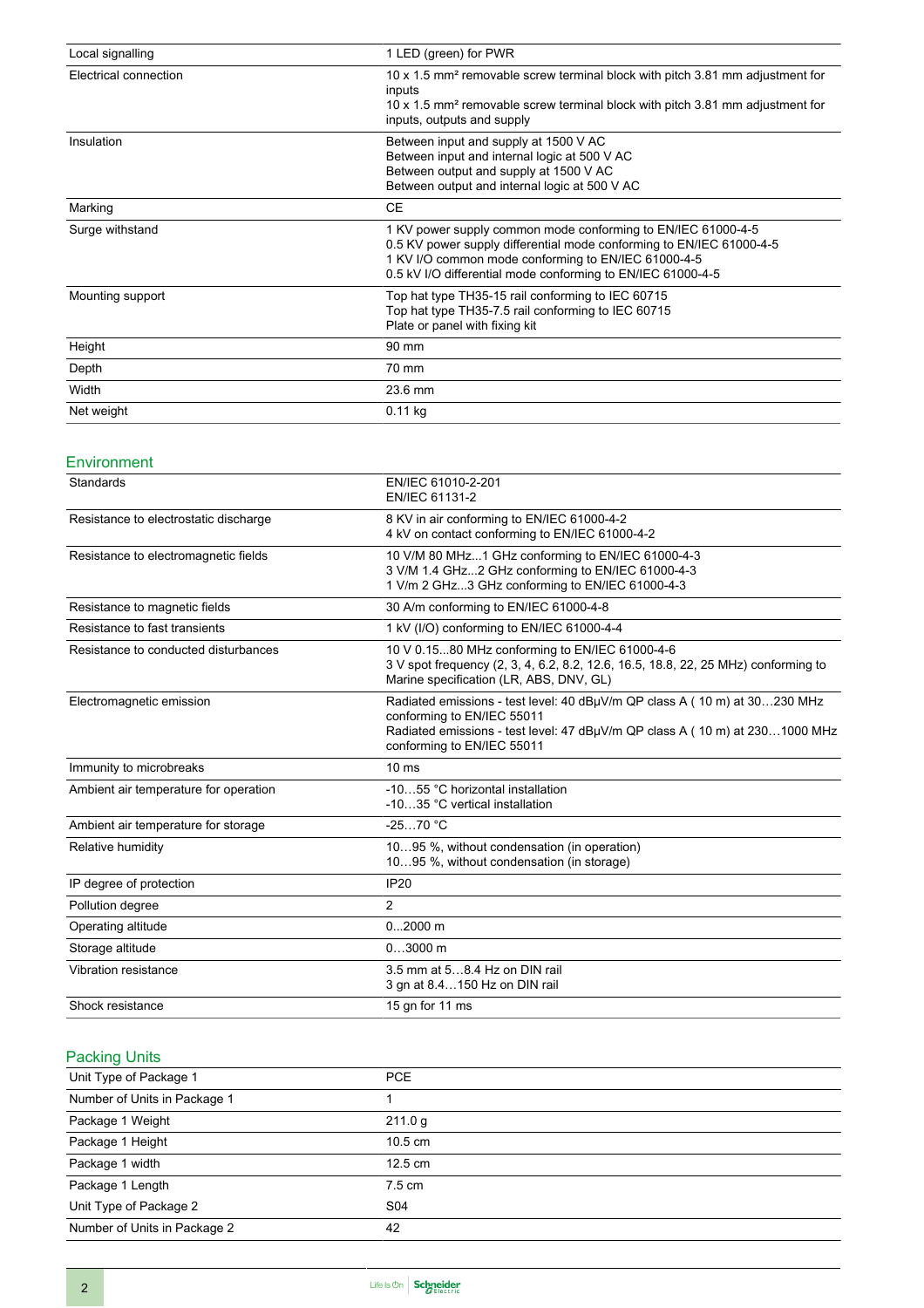| Package 2 Weight | 9.502 kg |
|------------------|----------|
| Package 2 Height | 30 cm    |
| Package 2 width  | 40 cm    |
| Package 2 Length | 60 cm    |

### Offer Sustainability

| Sustainable offer status        | Green Premium product                                                                                                                                                                                                                                    |
|---------------------------------|----------------------------------------------------------------------------------------------------------------------------------------------------------------------------------------------------------------------------------------------------------|
| <b>REACh Regulation</b>         | <b>E</b> <sup>P</sup> REACh Declaration                                                                                                                                                                                                                  |
| <b>EU RoHS Directive</b>        | Pro-active compliance (Product out of EU RoHS legal scope) EU RoHS<br><b>Declaration</b>                                                                                                                                                                 |
| Toxic heavy metal free          | <b>Yes</b>                                                                                                                                                                                                                                               |
| Mercury free                    | Yes                                                                                                                                                                                                                                                      |
| RoHS exemption information      | d Yes                                                                                                                                                                                                                                                    |
| China RoHS Regulation           | China RoHS Declaration                                                                                                                                                                                                                                   |
| <b>Environmental Disclosure</b> | Product Environmental Profile                                                                                                                                                                                                                            |
| <b>Circularity Profile</b>      | End Of Life Information                                                                                                                                                                                                                                  |
| <b>WEEE</b>                     | The product must be disposed on European Union markets following specific<br>waste collection and never end up in rubbish bins                                                                                                                           |
| PVC free                        | Yes                                                                                                                                                                                                                                                      |
| California proposition 65       | WARNING: This product can expose you to chemicals including: Lead and<br>lead compounds, which is known to the State of California to cause cancer<br>and birth defects or other reproductive harm. For more information go to<br>www.P65Warnings.ca.gov |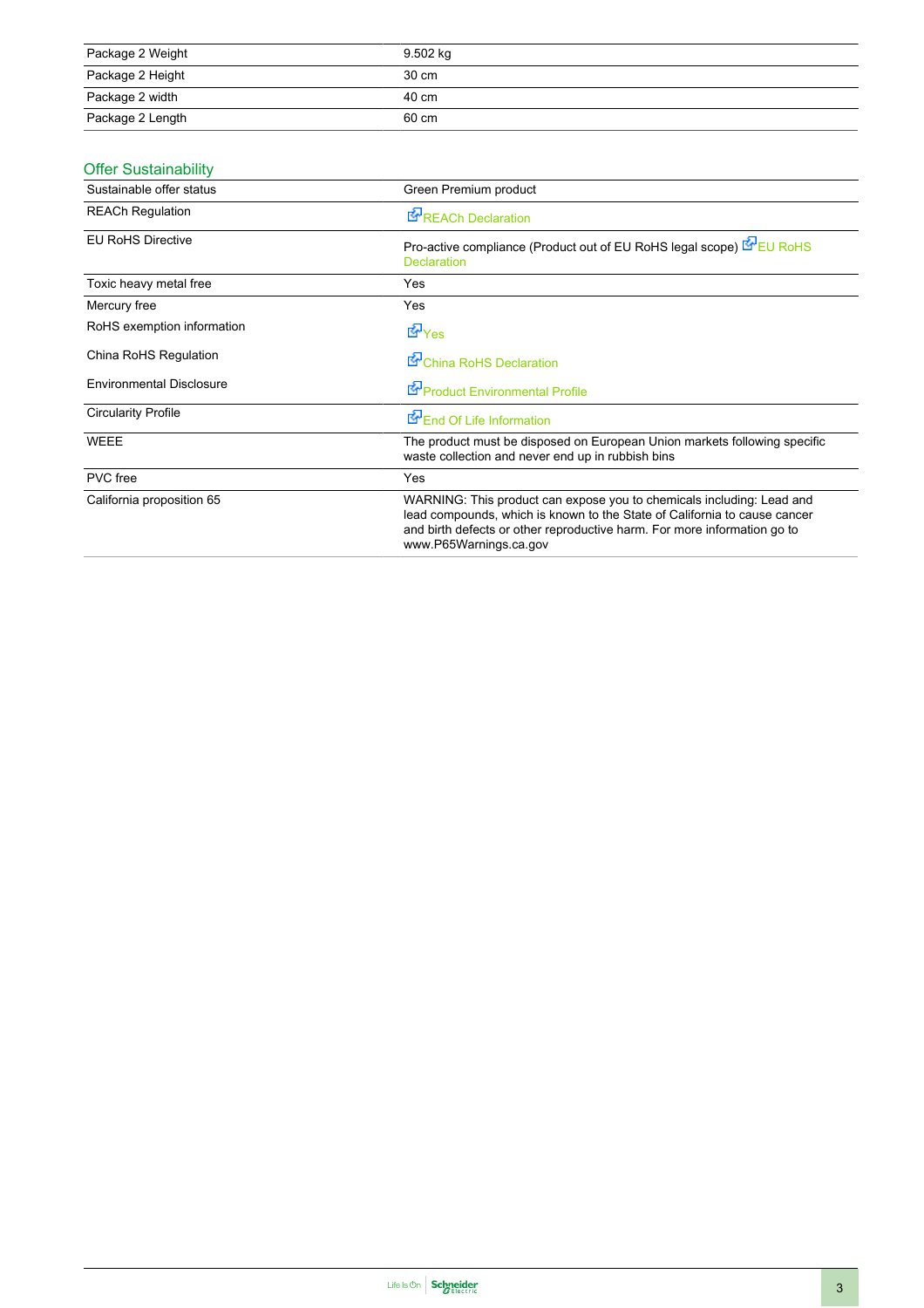Product data sheet Dimensions Drawings

### Dimensions



(\*) 8.5 mm/0.33 in when the clamp is pulled out.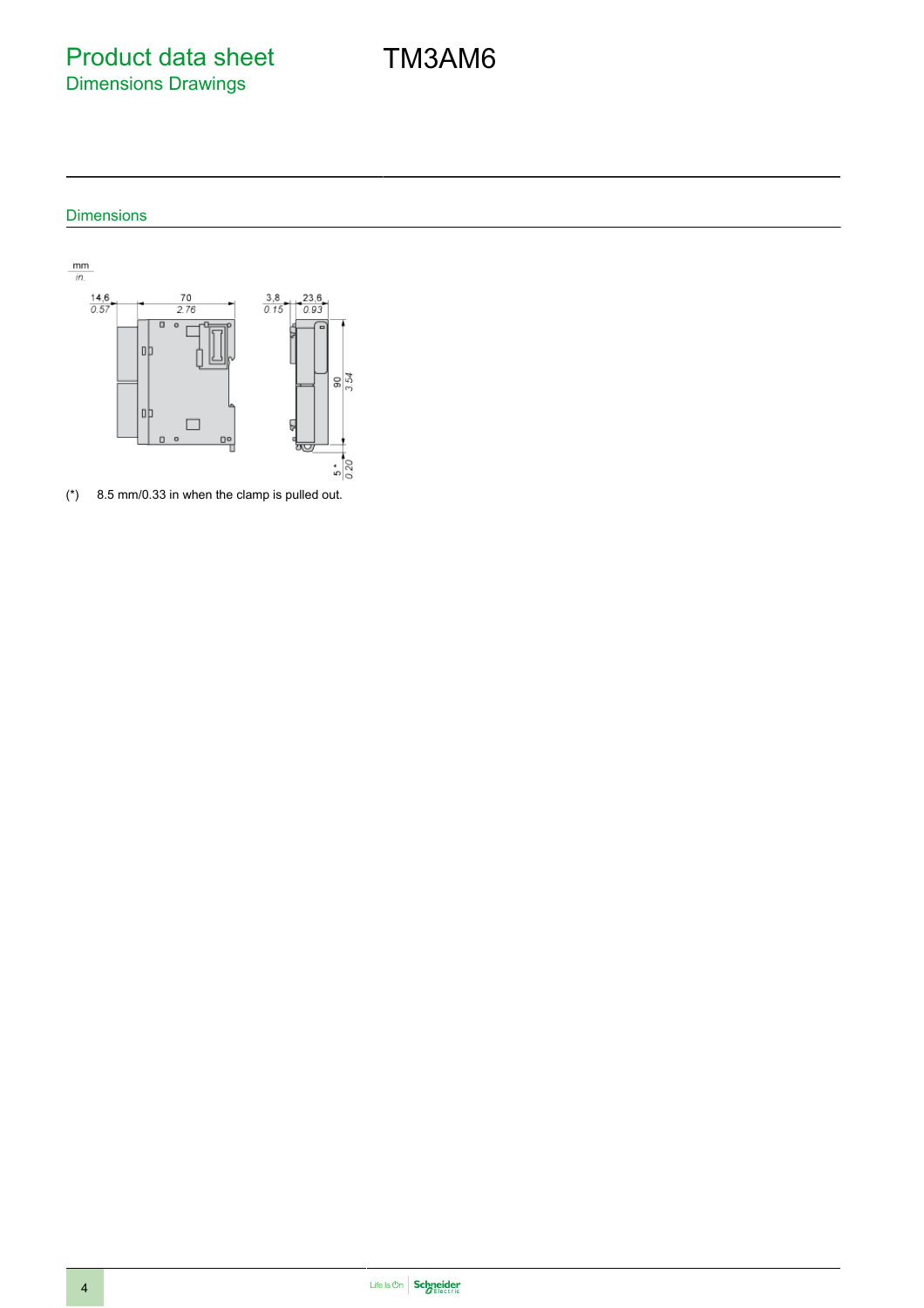## Spacing Requirements



### Mounting on a Rail



#### Incorrect Mounting



### Mounting on a Panel Surface



(1) Install a mounting strip

### Mounting Hole Layout